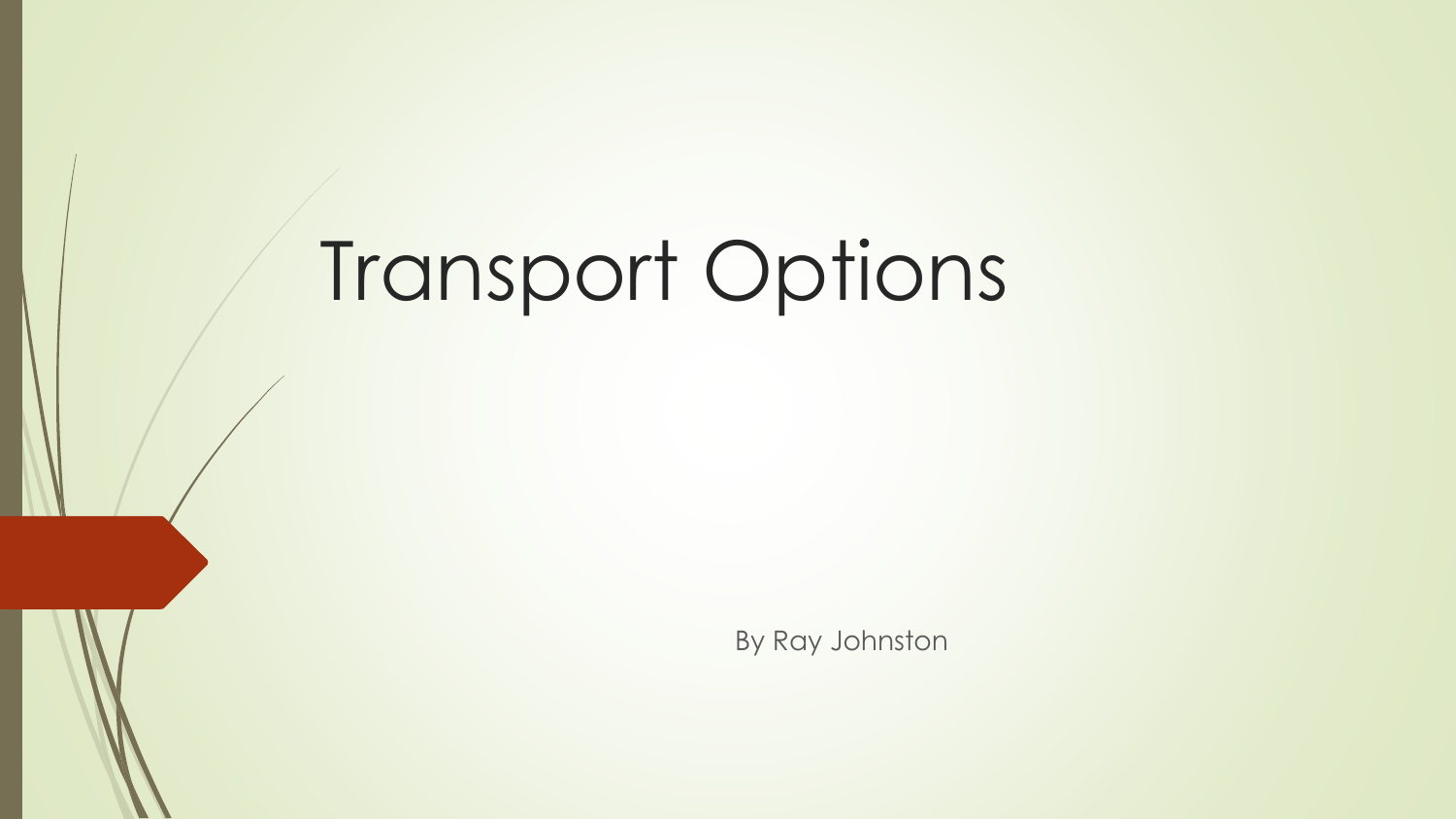#### Electricity can help us move

- On electric skateboards
- On electric bikes
- In electric cars
- **Electric Buses**
- **Electric Trains**
- And Electric Planes ……
- We'll just look at cars today……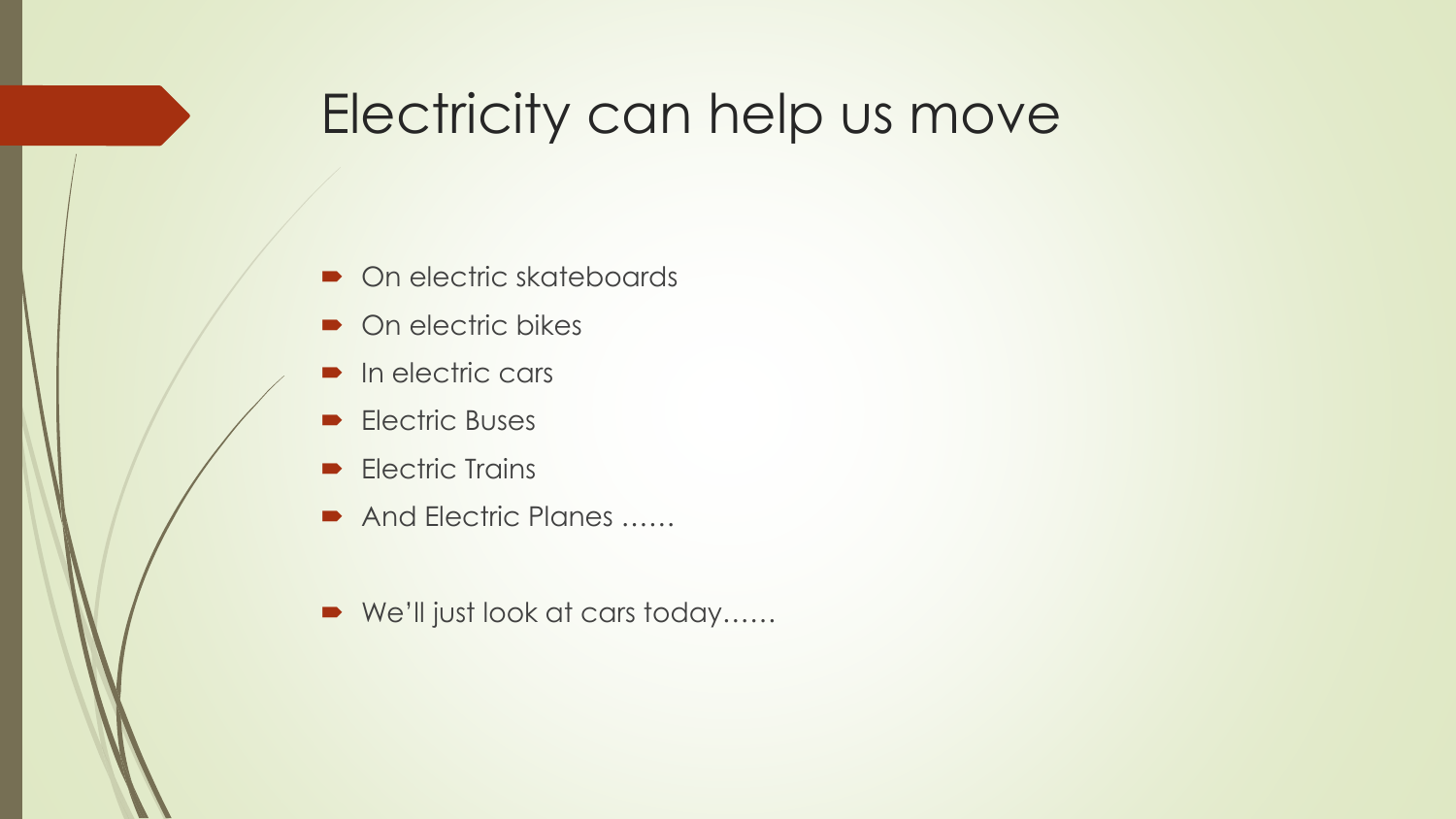#### Cars – the Options

- Conventional Internal Combustion Engine (ICE)
- **Hybrid**
- Plug in Hybrid (PHEV)
- Battery Electric (BEV)
- **Hydrogen (Fuel Cell)**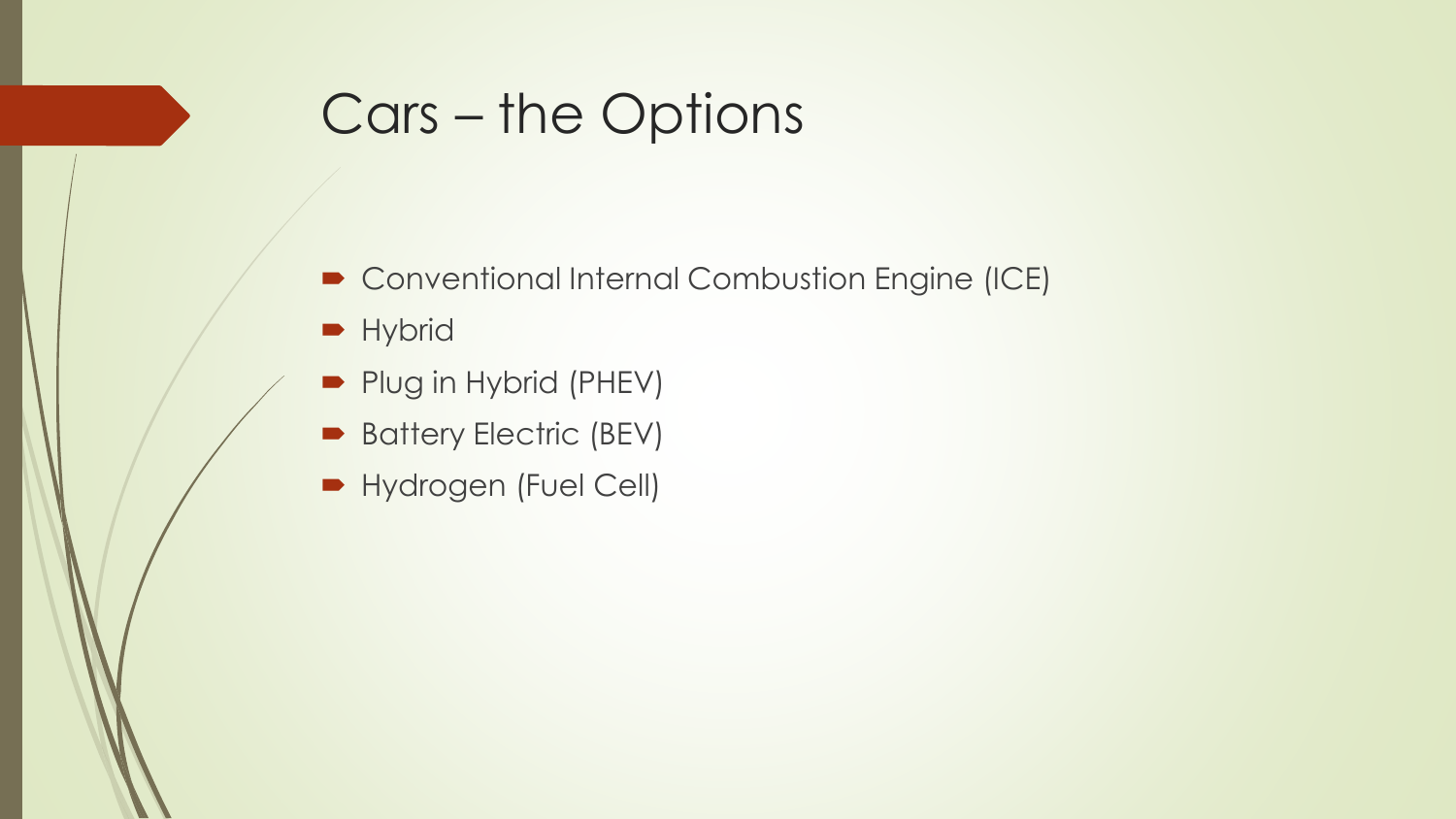#### Internal Combustion Engine (ICE)

- Burns petrol, diesel, LNG, hydrogen, etc
- Very inefficient conversion of fuel to motion
- Most energy goes into heating, noise, and exhaust products
- Uses lots of fuel to start moving (poor engine performance at low revs)
- Wastes a lot of energy stopping (brakes heat up)
- $\blacksquare$  Most efficient when maintaining a steady speed
- Poor in stop/start (city) situations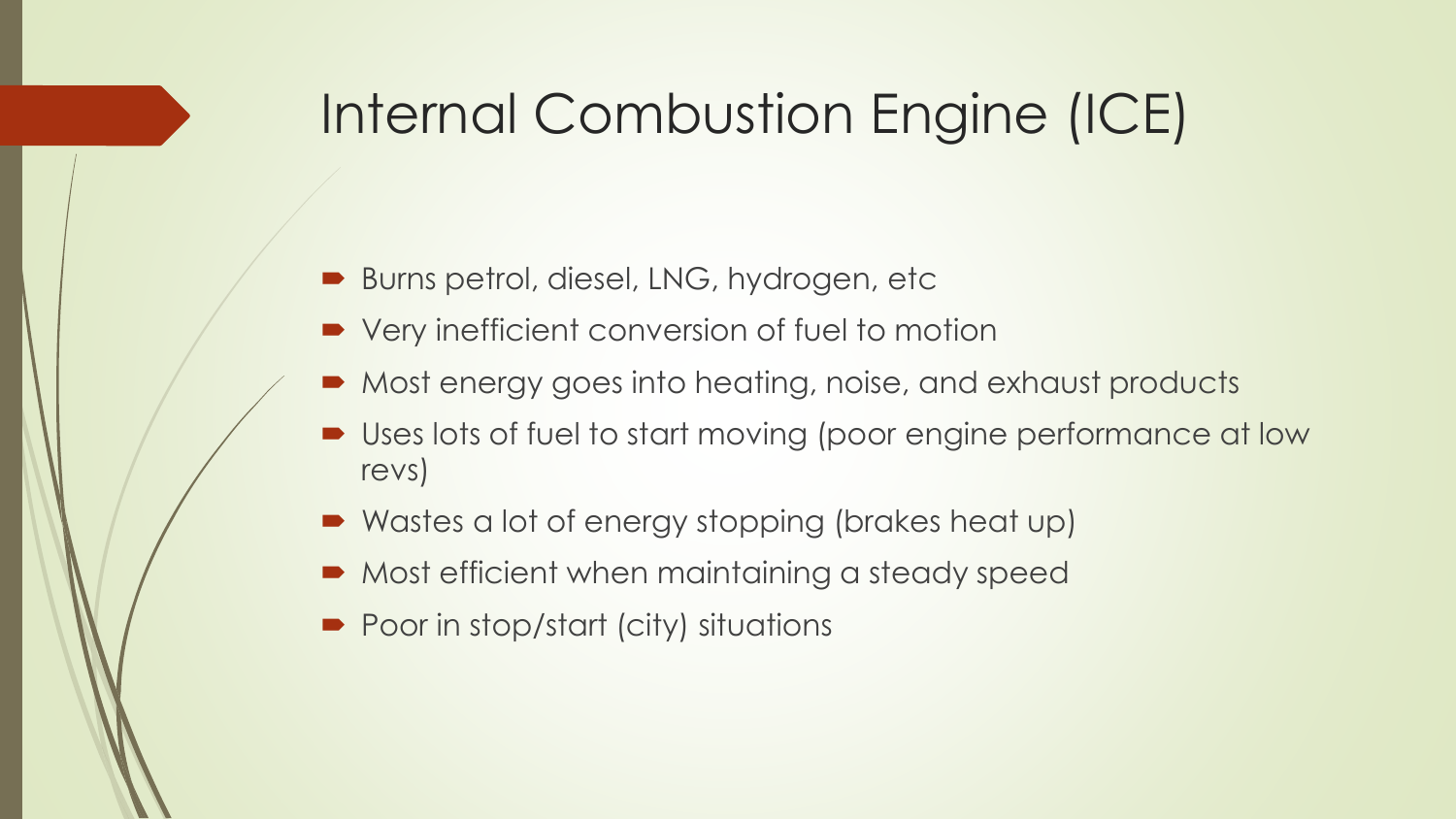#### Internal Combustion Engine (ICE)

- Lower price (at the moment)
- Long distances
- **Quick refuel**
- **Disadvantages**
- Expensive to own and run
- Complex, so less reliable and more expensive to service
- Highly polluting
- At the mercy of fuel retailers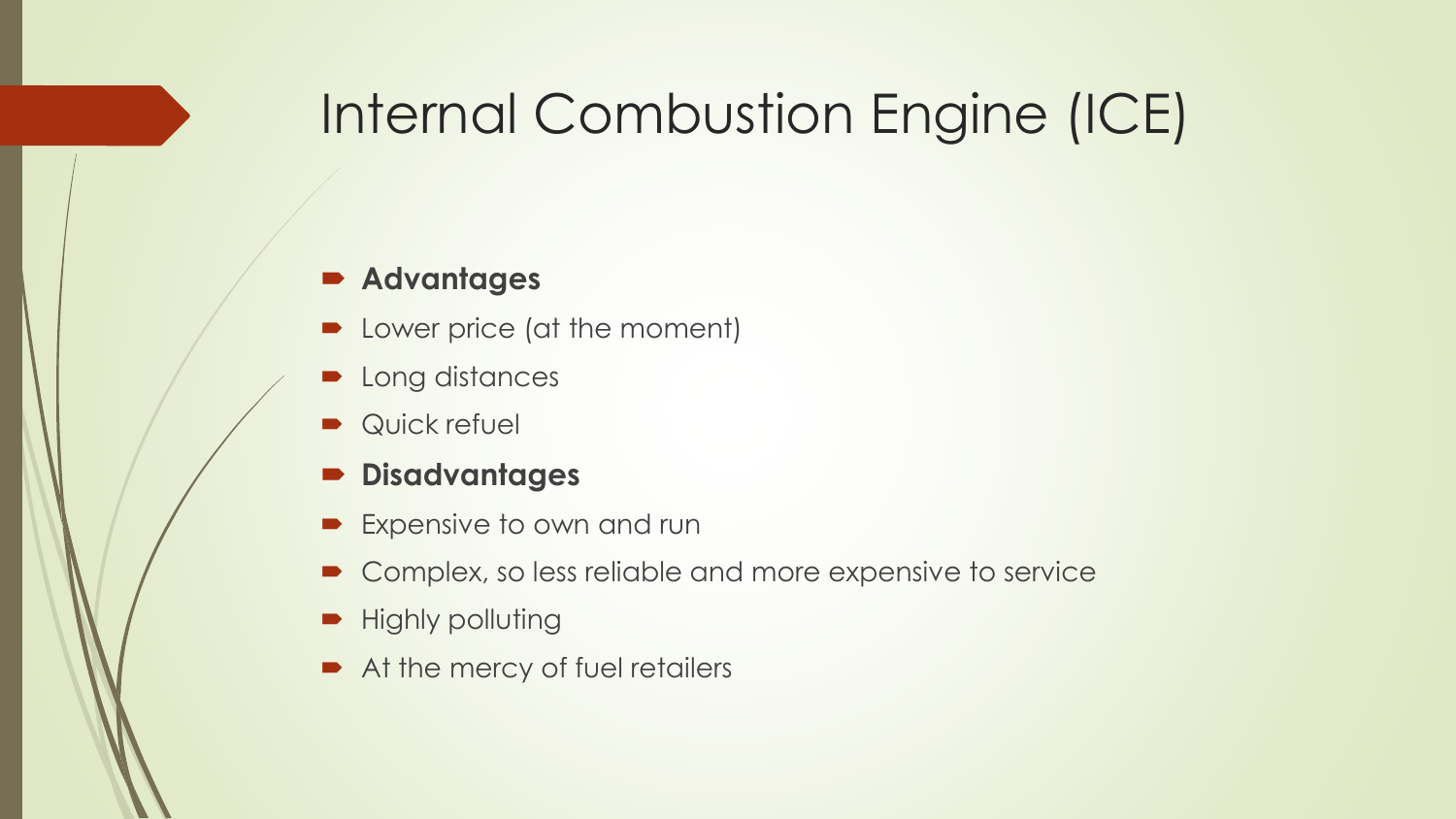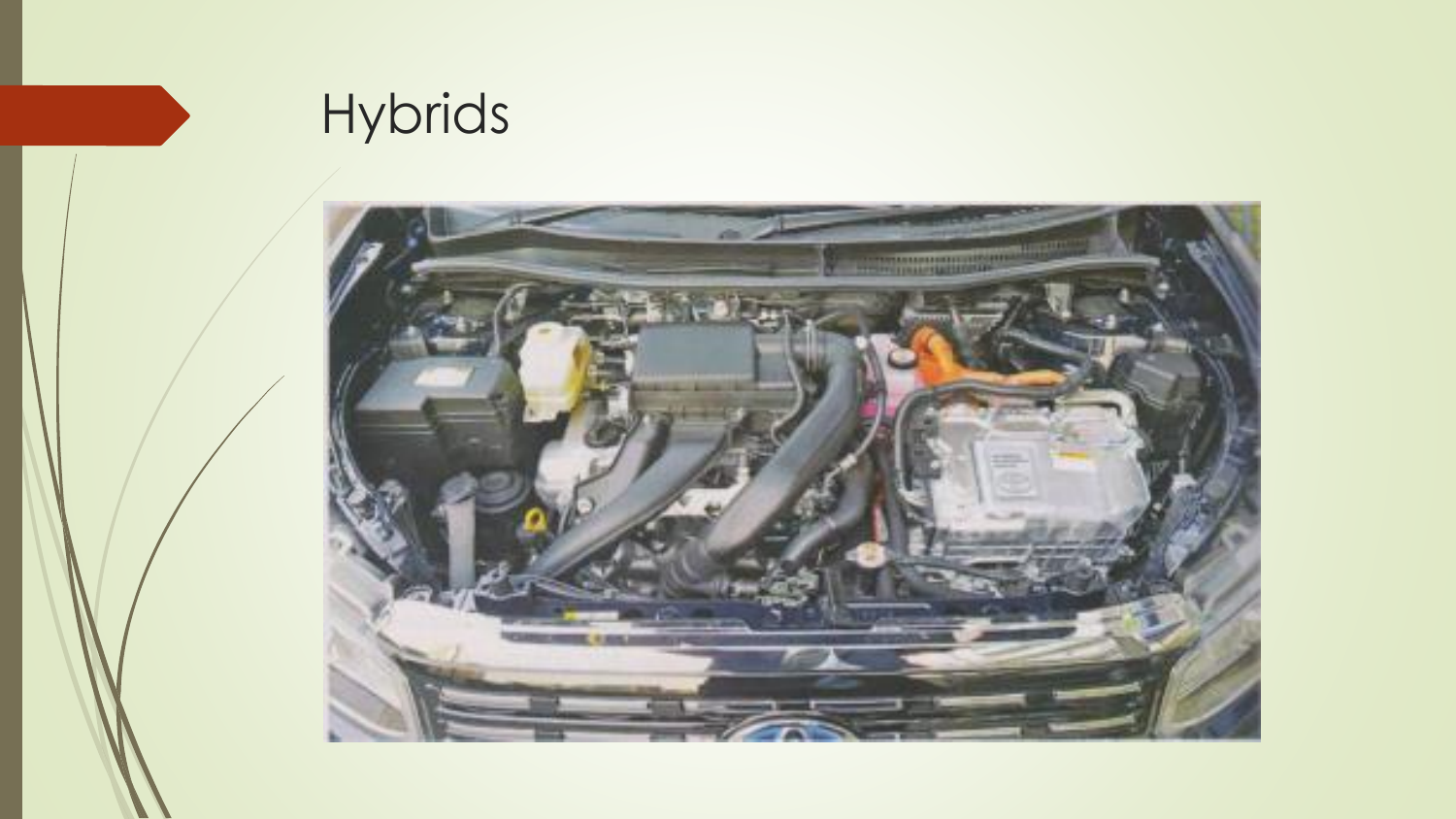- Have an ICE, electric motor/generator(s) and a small battery (0.75 kWHr)
- Electric motor(s) start car moving
- **Electric motors become generators to slow the car and charge the** battery when braking (regeneration)
- Battery / motors designed for short distances only
- Much more economical in stop start situations
- Slightly less efficient on longer trips (more weight)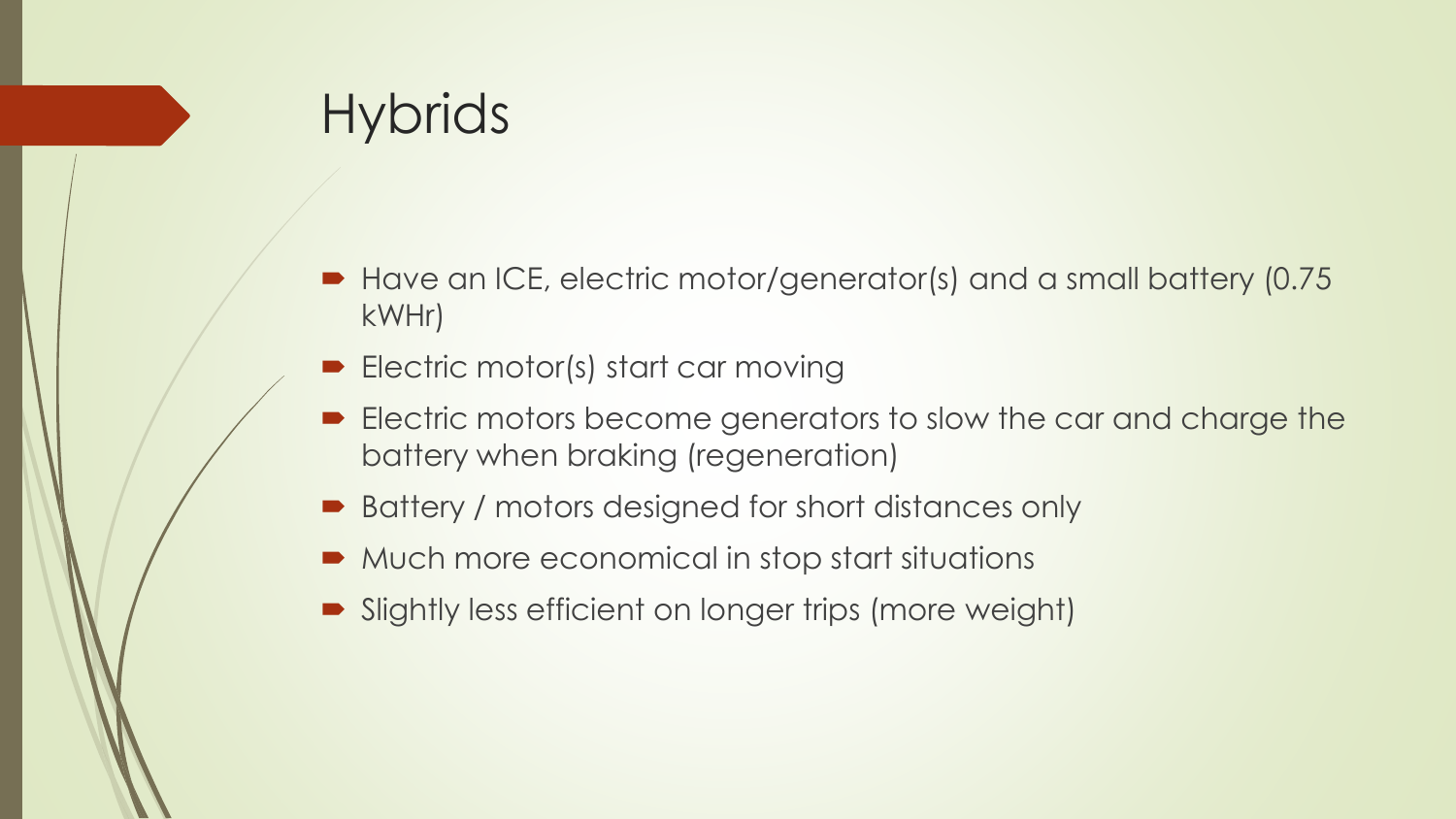(Prius drive system Silicon Chip Dec 2019)



connected through fixed gearing. models Construction 11 111 a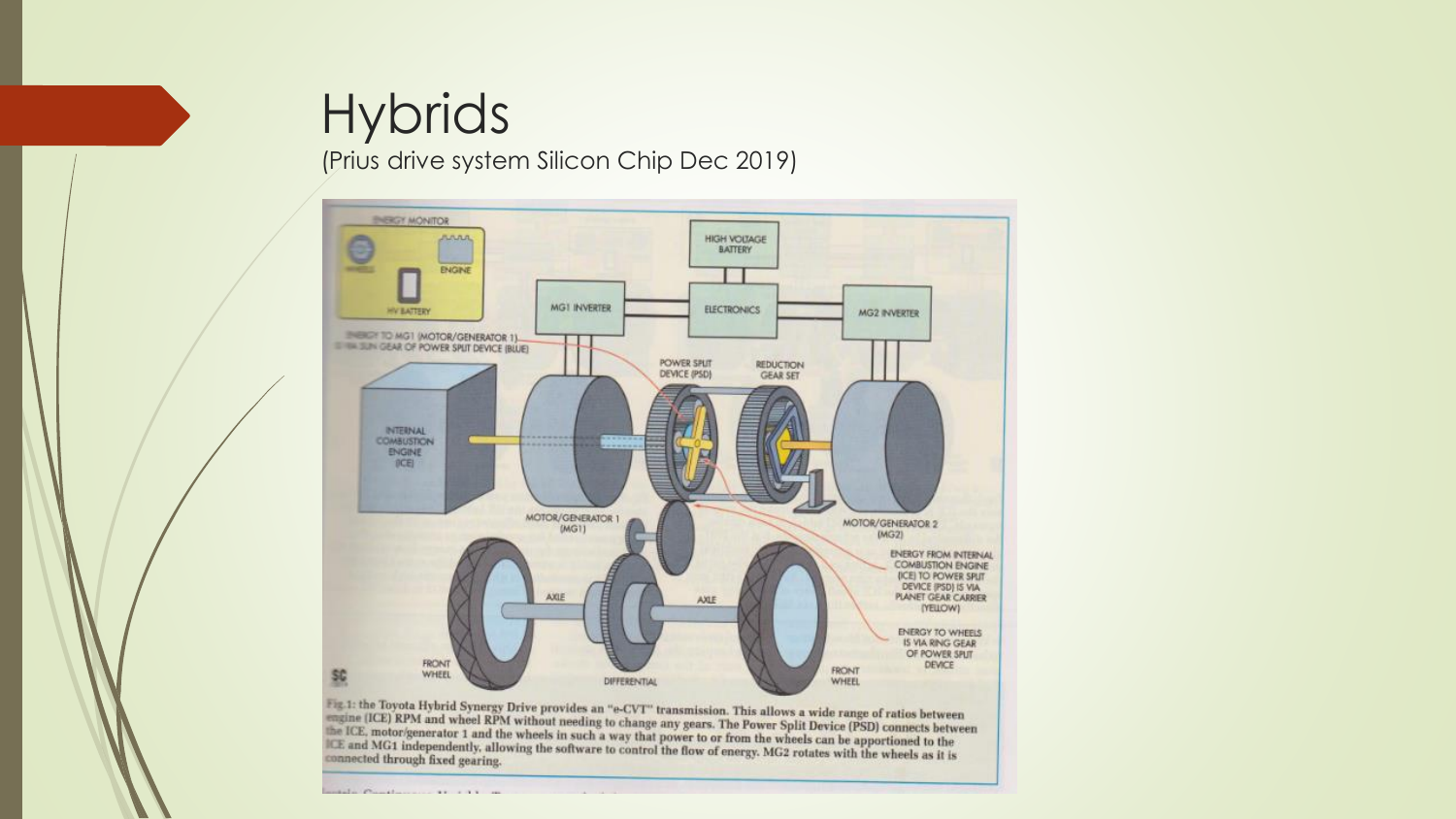- Better economy in stop start city traffic
- **Fewer emissions**
- **Disadvantages**
- More expensive
- **heavier**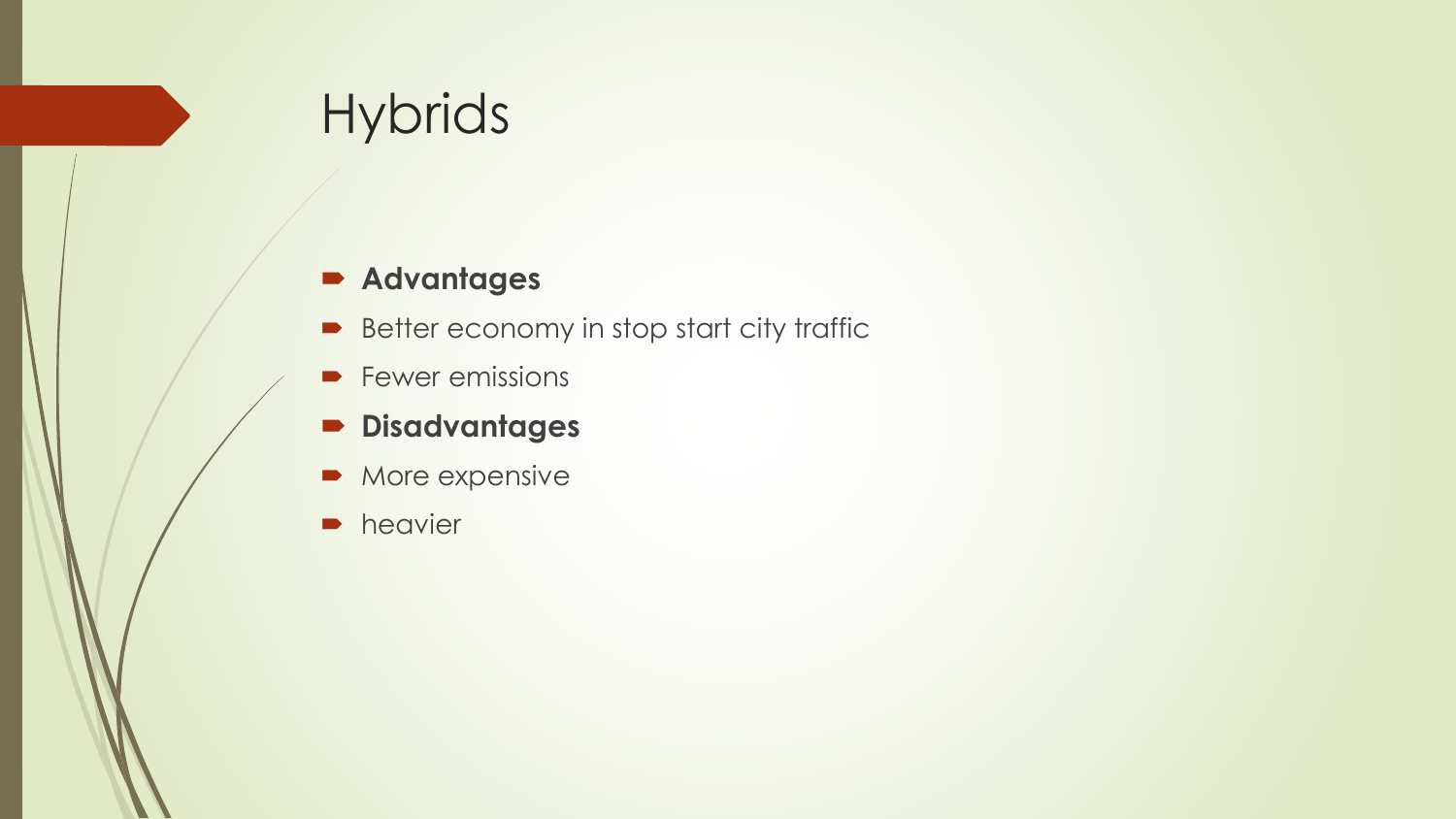

### Plug in Hybrids (PHEV)

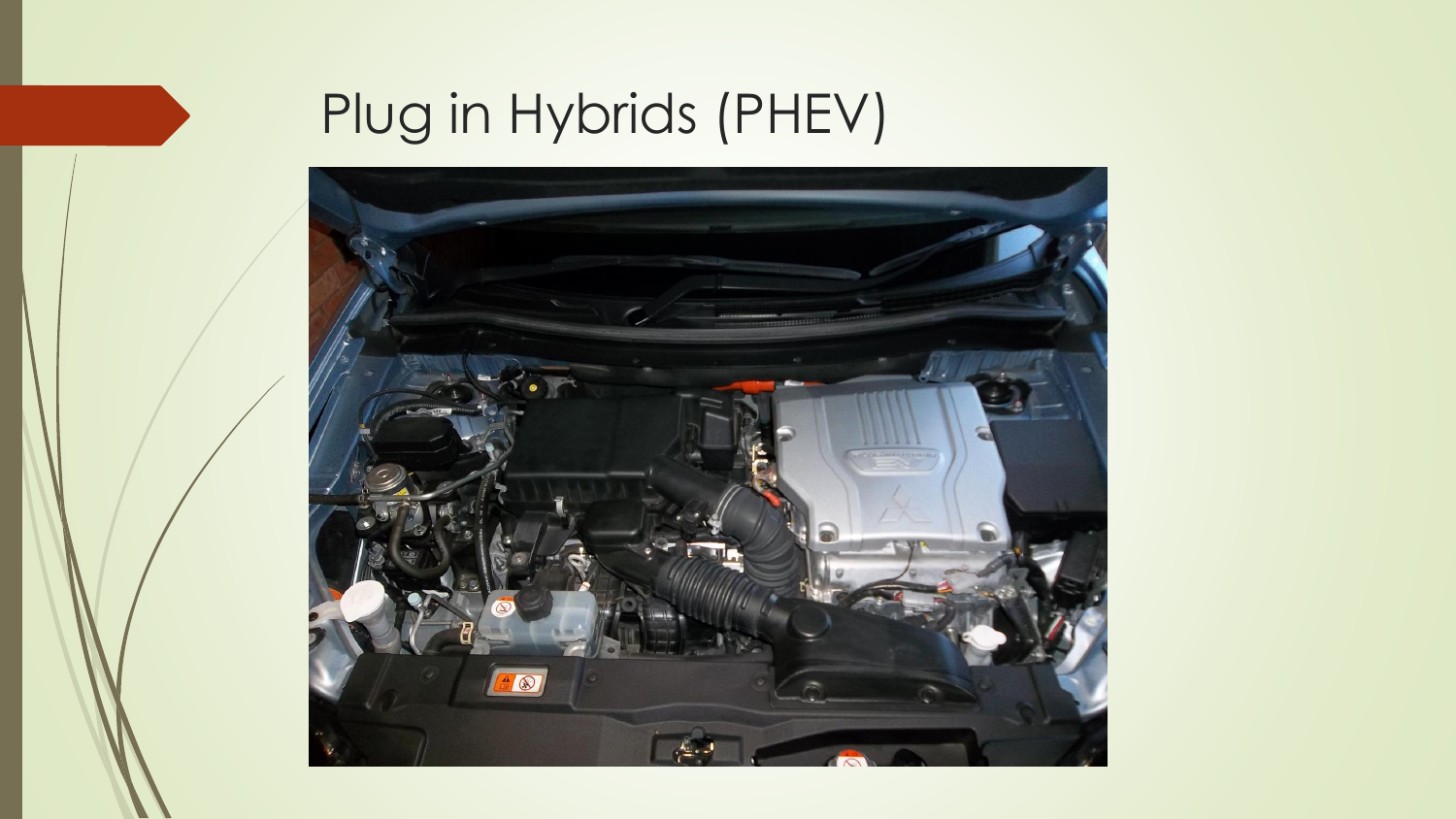### Plug in Hybrids (PHEV)

- Have ICE, electric motor/generator(s) and a bigger battery ( eg 10kWHr)
- Designed to travel 30 to 60 km on electric
- ICE normally only used on longer journeys
- Have series and parallel drive modes
- Have an on-board charger to charge the batteries
- Can drive the car using the electric motor(s) and/or ICE
- Recovers energy to battery on braking (regeneration)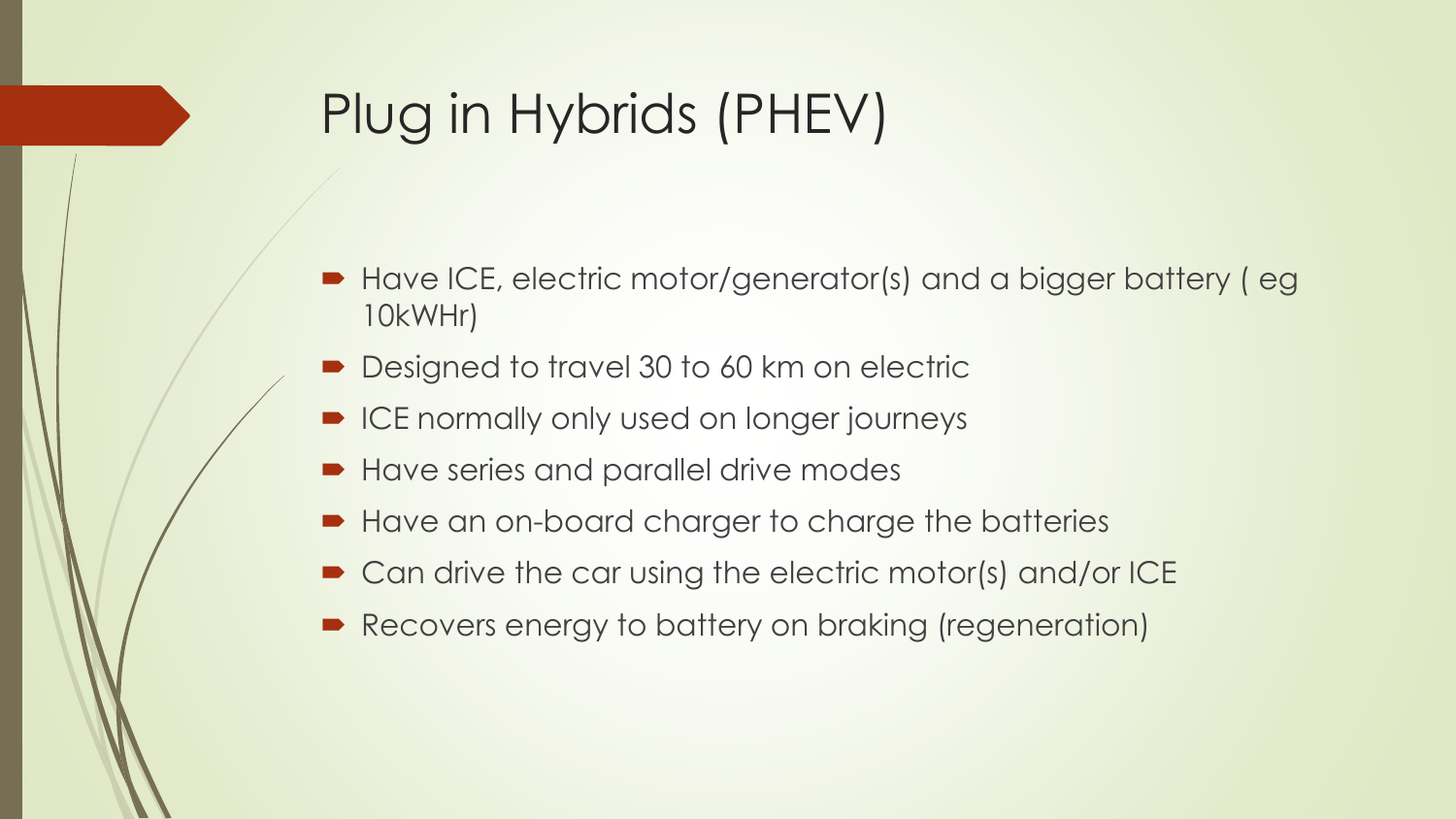### Plug in Hybrids (PHEV)

- Can run electric for most days
- **Can travel long distances and refill quickly**
- **Disadvantages**
- More expensive
- **Carries heavy ICE that is mostly unused**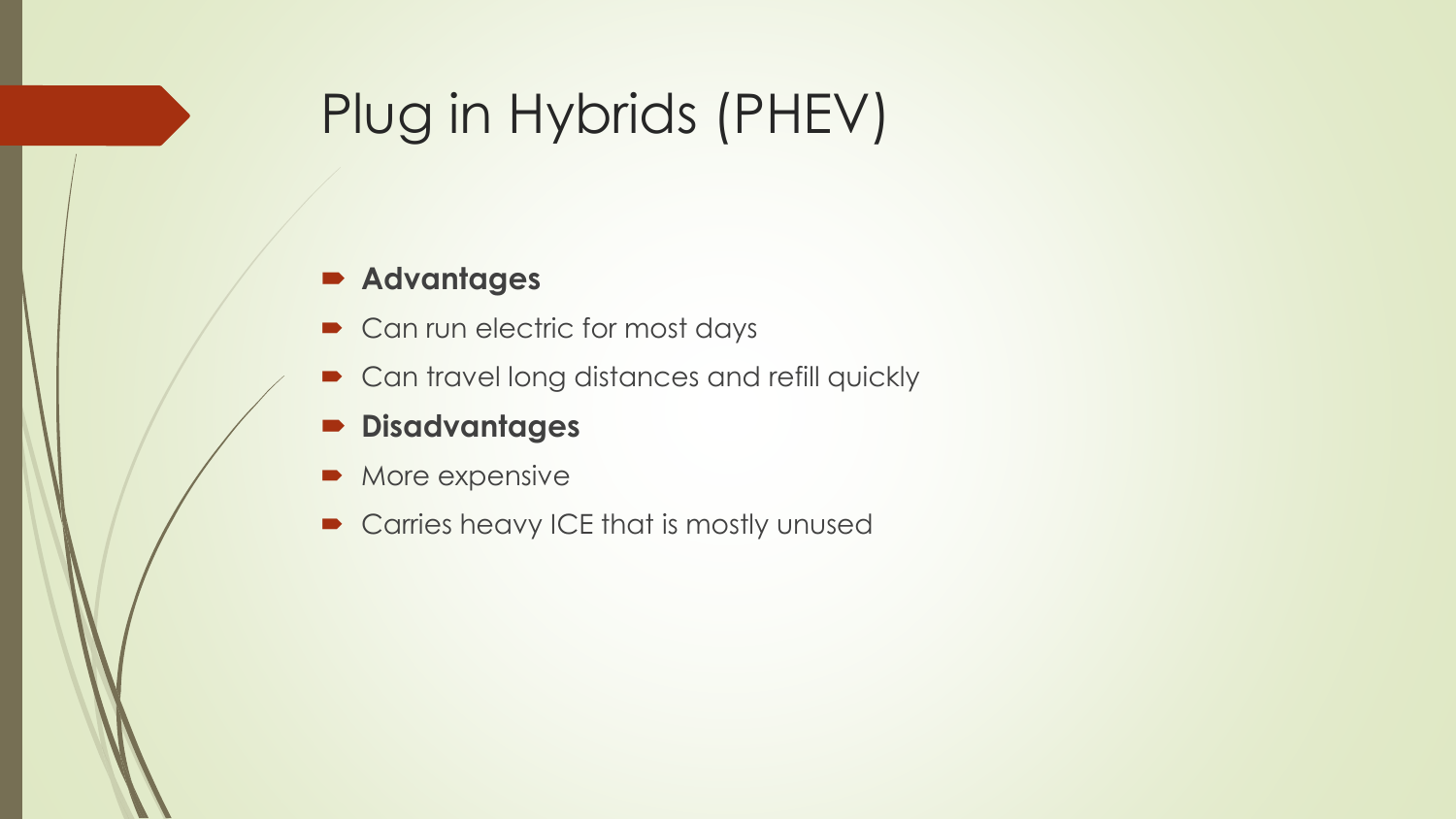#### Battery Electric Vehicles (BEV)

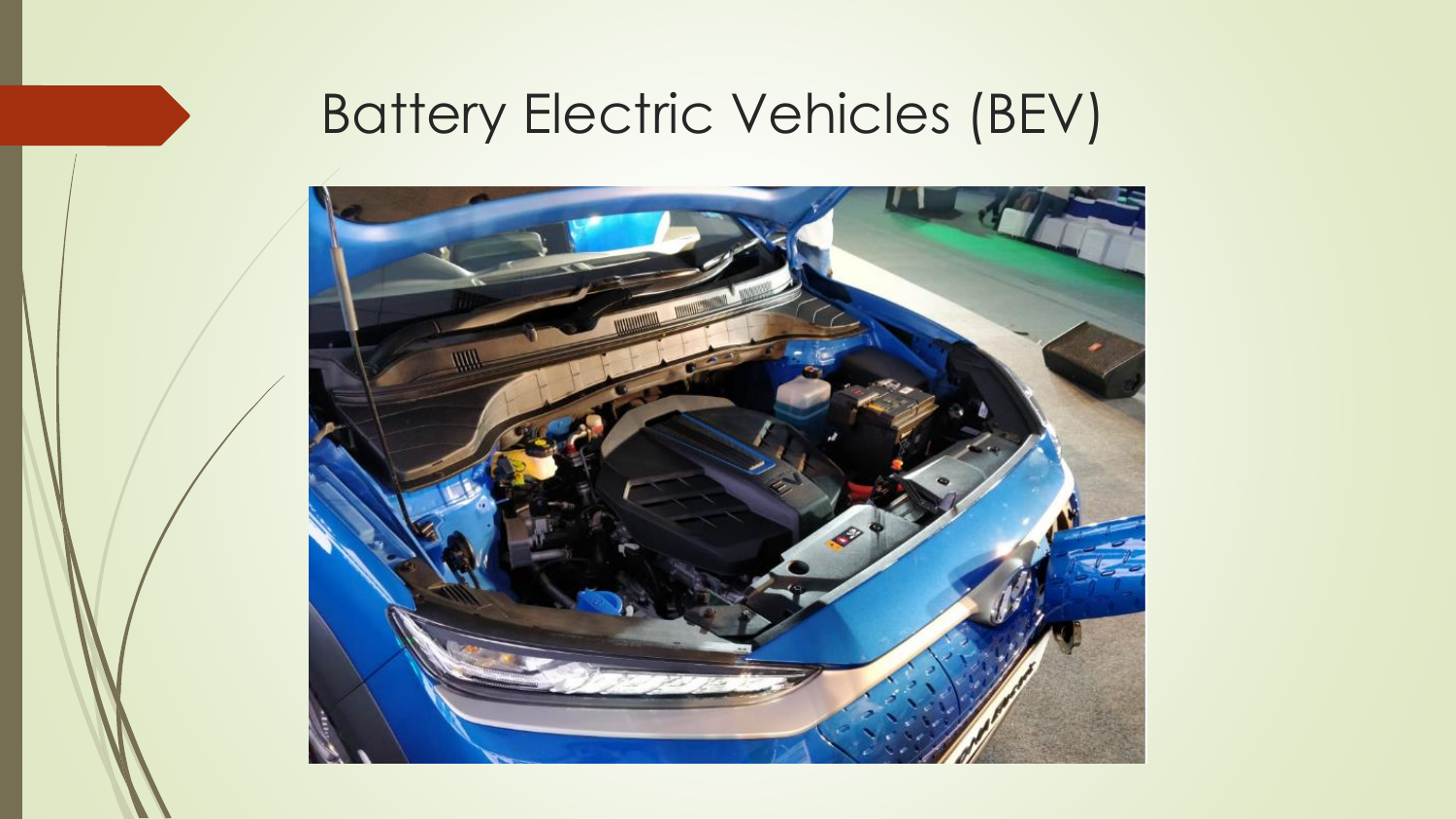#### Battery Electric Vehicles (BEV)

- Electric motor(s) and bigger battery (25kWHr 100kWHr)
- More expensive than an ICE (at the moment)
- Very cheap to run especially if you have solar
- Very low service costs
- Quiet and smooth to drive
- No pollution
- More practical as charging infrastructure expands
- Mostly charged at home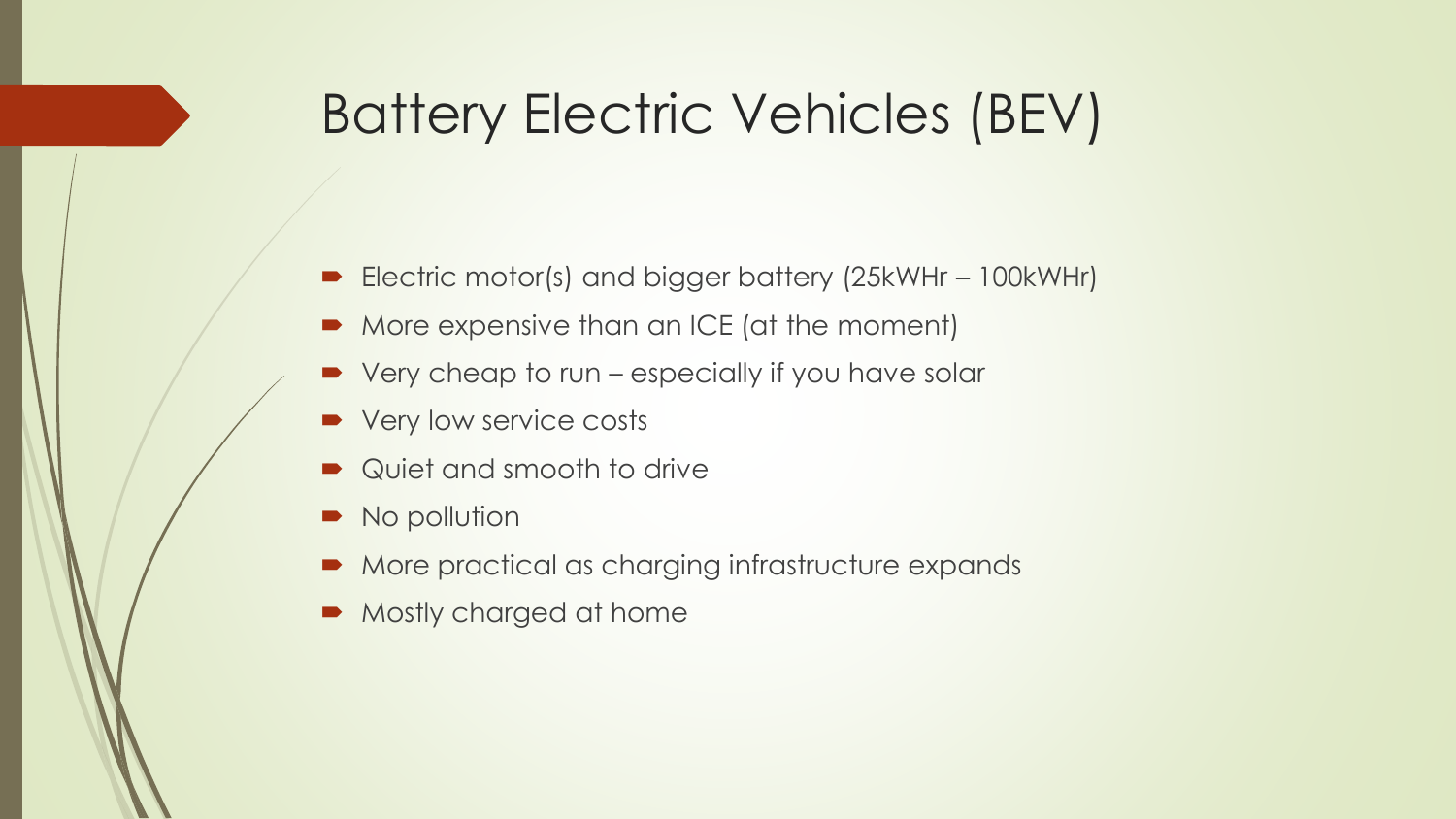#### Battery Electric Vehicles (BEV)

- **Powerful, pleasant and cheap to drive**
- No pollution
- **Disadvantages**
- More expensive
- Takes some time to charge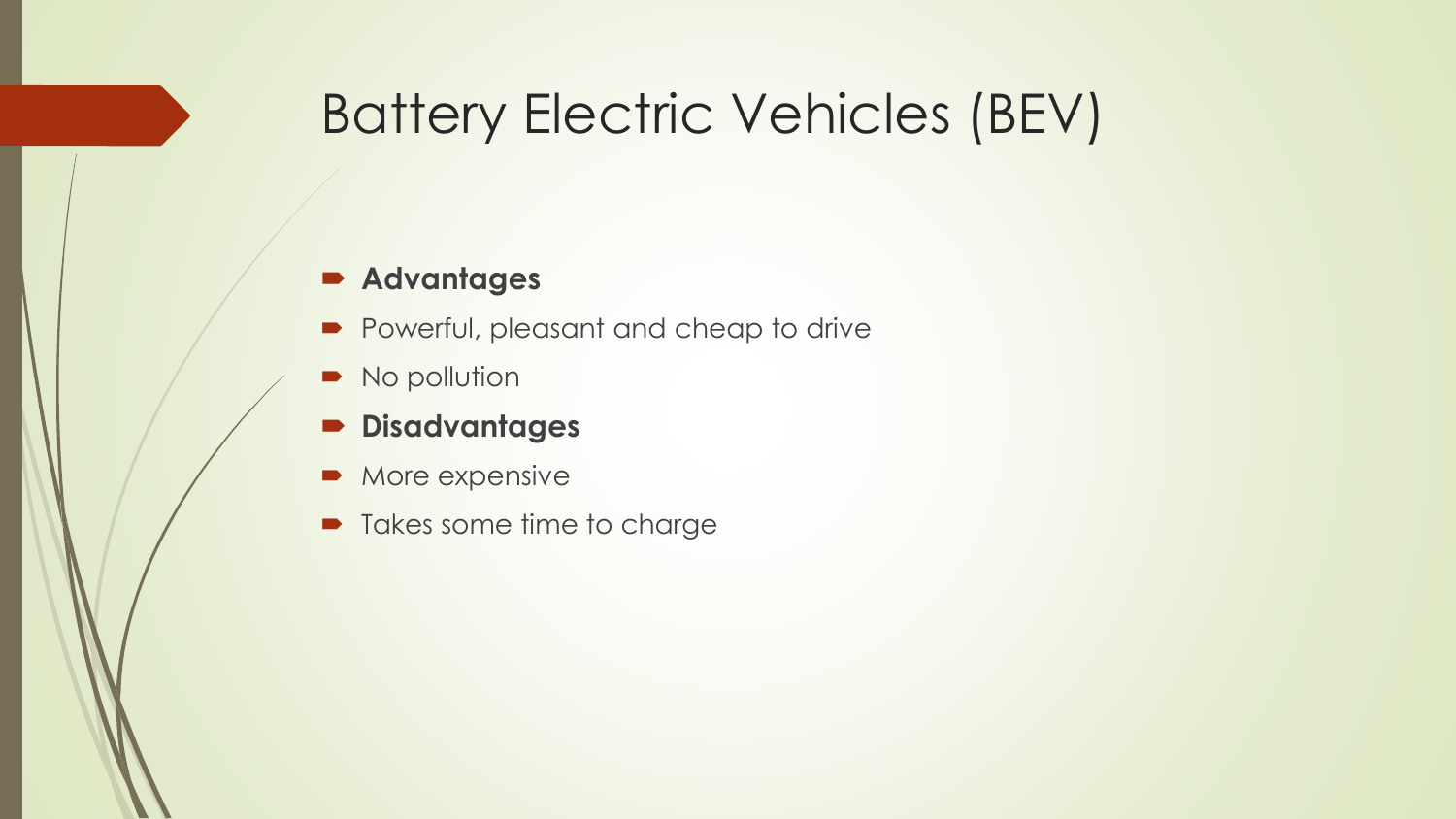

### Fuel Cell / Hydrogen Cars

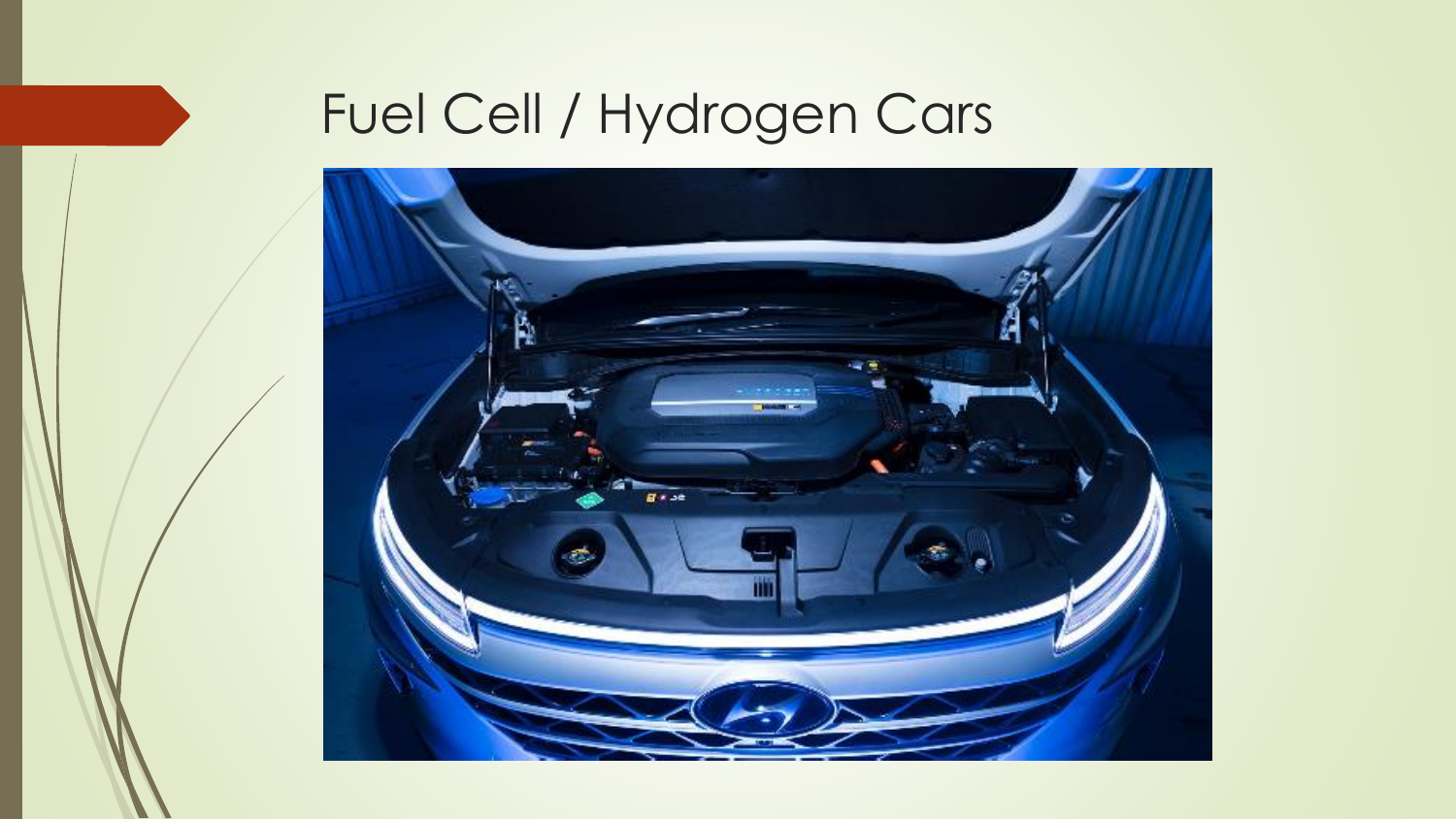#### Fuel Cell / Hydrogen Cars

- Have a fuel cell to generate electricity, small battery and electric motor(s)
- Fuel cells are efficient at generating electricity
- Refuel quickly and long range
- **Hydrogen infrastructure very limited**
- Owners must 'buy' Hydrogen
- Good for trucks ' trains / busses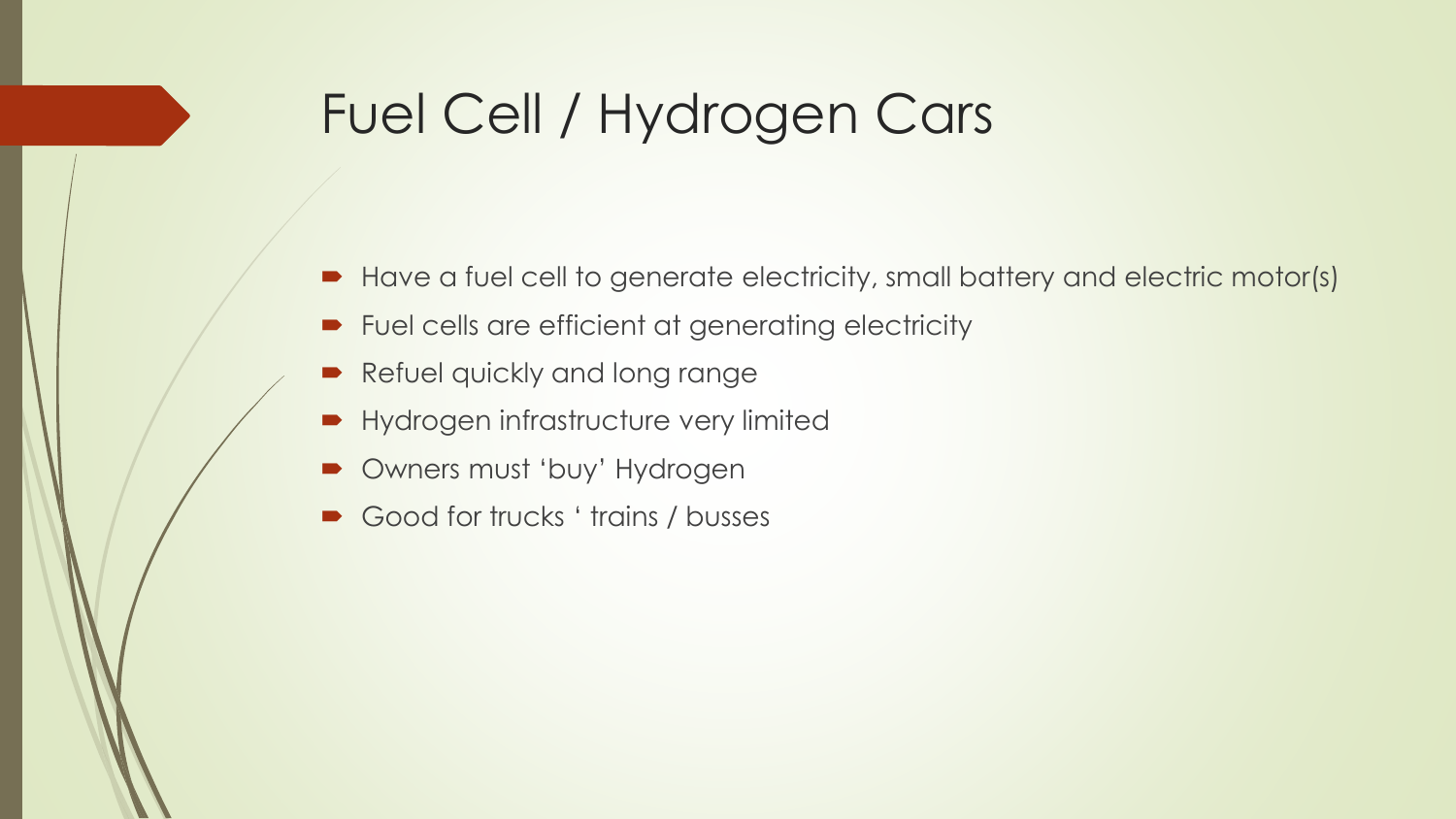#### Fuel Cell / Hydrogen Cars

- **Powerful, pleasant and cheap to drive**
- **D** Long range
- Quick to refill
- No pollution exhaust is water
- **Disadvantages**
- Still in early stages of development
- Tied to Hydrogen suppliers